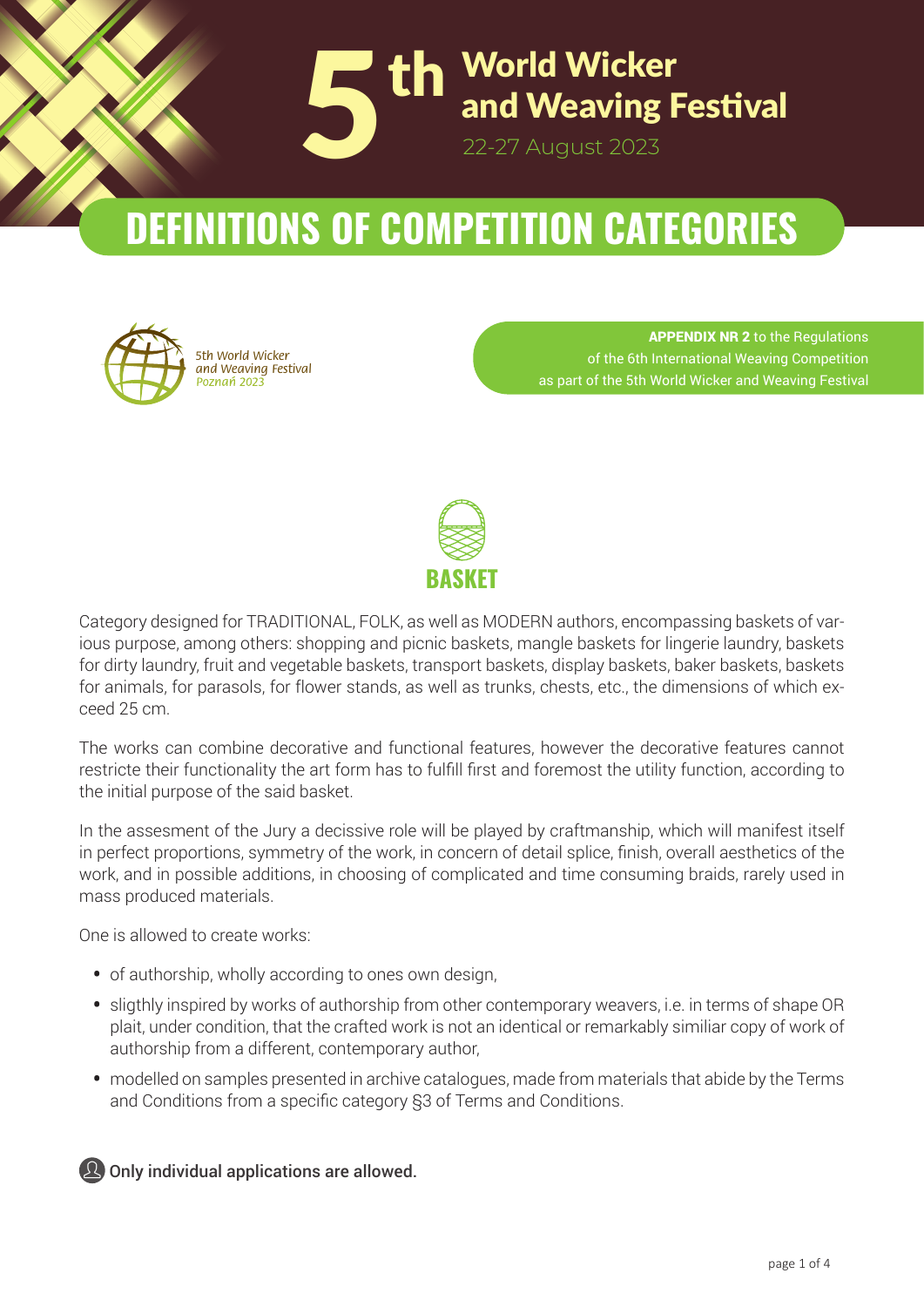

Category designed for TRADITIONAL, FOLK, as well as MODERN authors, encompassing works of small dimensions, where none of the dimension can exceed 25 cm. This rule applies to the whole work, including the handles grips.

Category encompasses in particular: baskets for glasses, gift baskets, trays, paterae, handbags, caskets, and other small baskets, jewellery, small wall motifs decorative, small free standing decorations, miniature animals, miniature traditional baskets and other utility materials.

In case of a work consisting of component parts that together create a set (i.e. a set of trays, set of jewellery), the dimension restriction concerns each and every component of the set separately. A set has to consist of homogenous elements visually and generically creating a coherent whole.The work can serve either a decorative function or both, a decorative and utility function.

In the Jury assesment a decisive role will be played by fineness of execution, and craftmanship, expressing itself in perfect proportions, symmetry of the work, attention to detail in splice, finish, overall aesthetics of the work, as weel as in possible additions, choosing of complicated and time consuming braids, rarely used in mass produced materials.

One is allowed to create works:

- of authorship, wholly according to ones own design,
- sligthly inspired by works of authorship from other contemporary weavers, i.e. in terms of shape OR plait, under condition, that the crafted work is not an identical or remarkably similiar copy of work of authorship from a different, contemporary author,
- modelled on samples presented in archive catalogues, made from materials that abide by the Terms and Conditions specific for a certain category §3 of Terms and Conditions**.**

**2** Only individual applications are allowed.



Category designed for TRADITIONAL, FOLK, as well as MODERN authors, encompassing decorative forms, that accurately depict:

- elements of animate and inanimate nature,
- real and fairytale characters,
- other decorative objects,

that are able to be clearly defined, and named, i.e. flower, butterfly, spider, mushroom, ship, car, steam engine, cat, dwarf, dragon, devil, angel, monk, etc.

Works can be created as free standing forms and hanging forms, that could be part of an exterior (garden, public space), as well as interior setting.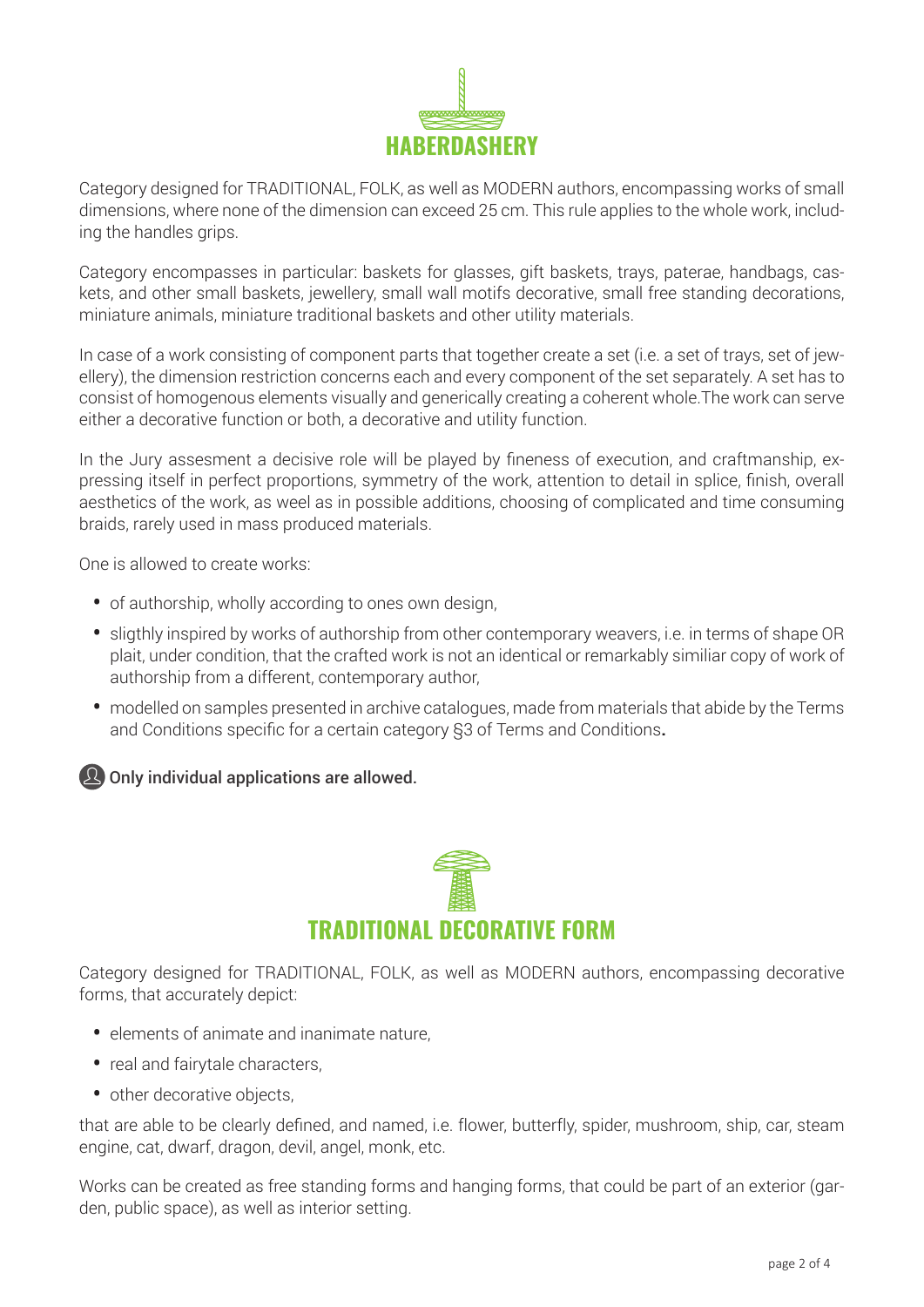The art forms have to serve decorative function, alternatively they can combine decortive and utility function, in which case the presence and the way the work has been created, have to determine beyond doubt about the leading decorative function of the work.

In the Jury assesment a leading role will be played by ones own idea, aesthetics, and craftmanship, as well as the level of difficuty of the work. The dimensions of the work will not play a decisive role in the assesment of the difficulty level of ones work.

Works may contain loose or slightly tangled weaving rods and plaits, purposely stripped of any finish, it has to be mentioned though that the rods can only complement the work. The main and dominant structure of the work has to be a weave (braid).

It is allowed to create a work slightly inspired by other authors (contemporary as well as historical authors), i.e. in the scope of shape OR weave, under condition that the art form is not an identical or remarkably similiar copy of an authorship work of a different artist.

Raw material in accordance with the Terms and Conditions for specific category §3 of Terms and Conditions.

## **2 2** Individual and team applications allowed (maximum 2 people per team are allowed).



Category meant for artists of MODERN, ARTISTIC trend, fascinated with modernity, design, abstraction, asymmetry, experimentation with shape, form, colour and braid.

Category encompasses forms:

- abstract, ambiguous (impossible or hard to define), metaphorical,
- visualisations and interpretations of elusive phenomena and emotions,
- traditional forms but with a distorted shape (i.e. "Dancing baskets") or furnished with unconventional attributes (i.e. "A tray with wings"), which results in loosing of its original utility function in favour of undisputional decorative function.

Works can be created as free standing forms and hanging forms, that could be partf of an exterior (garden, public space), as well as interior setting.

The art forms have to serve decorative function, alternatively they can combine decortive and utility function, in which case the presence and the way the work has been created, have to determine beyond doubt about the leading decorative function of the work.

Works may contain loose or slightly tangled weaving rods and plaits purposely stripped of any finish, it has to be mentioned though that they can only complement the work. The main and dominant struture of the work has to be a weave (braid).

In the Jury assesment a leading role will be played by ones own idea, aesthetics, and craftmanship, as well as the level of difficuty of the work. The dimensions of the work will not play a decisive role in the assesment of the difficulty level of ones work.